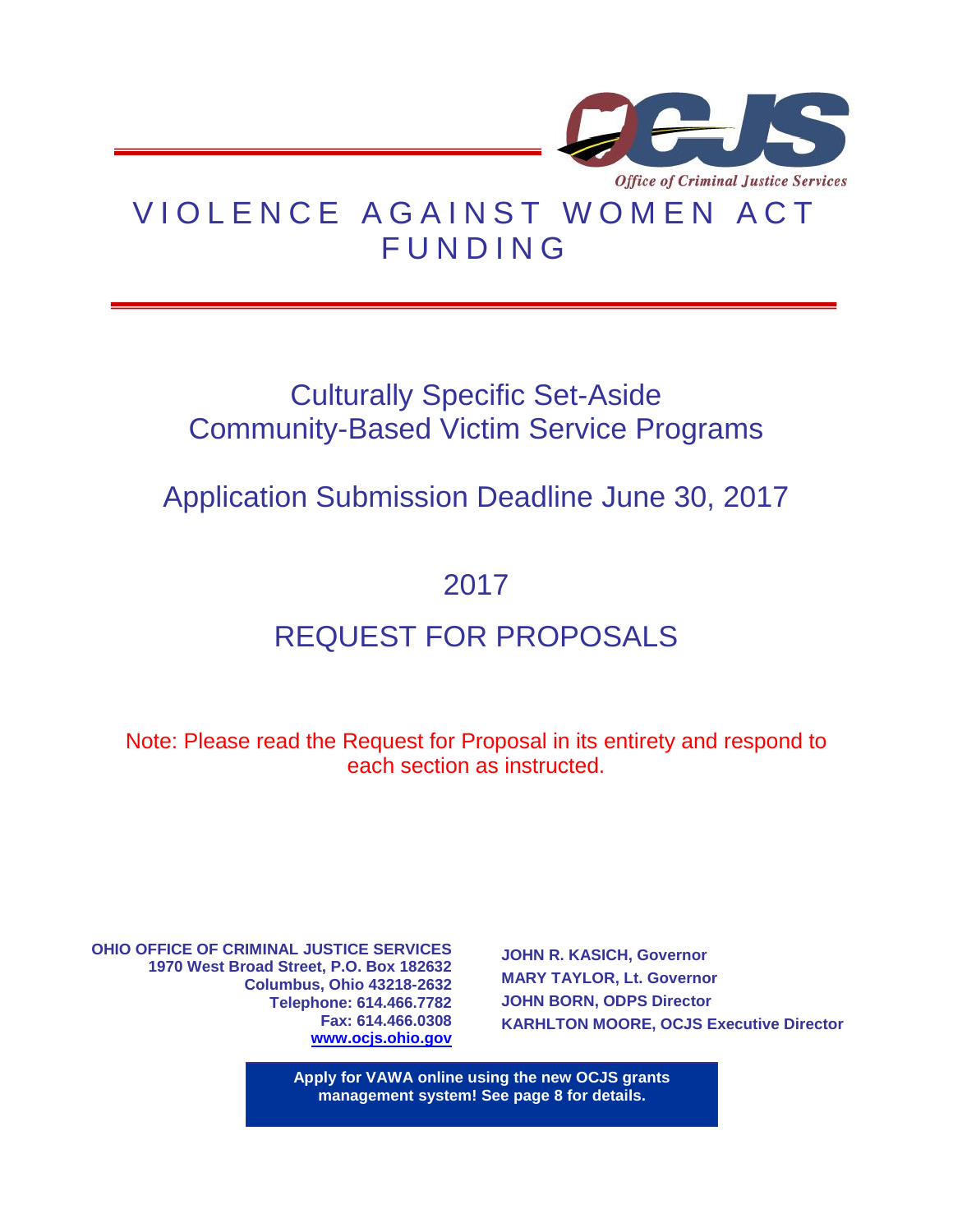### **OHIO OFFICE OF CRIMINAL JUSTICE SERVICES Violence Against Women Act Funding 2017 Culturally Specific Set-Aside Community Based Victim Service Programs Request for Proposals C O N T E N T S**

| <b>OCJS and VAWA</b>                                    | 2              |
|---------------------------------------------------------|----------------|
| <b>Federal Allocation Categories</b>                    | 2              |
| <b>Culturally Specific Set-Aside</b>                    | 2              |
| <b>Eligible Applicants</b>                              | $\overline{2}$ |
| <b>Eligibility Requirements</b>                         | 3              |
| <b>Technical Assistance</b>                             | 3              |
| What to Expect                                          | 3              |
| Activities that Compromise Victim Safety and Recovery   | 4              |
| <b>Confidentiality and Privacy Protections</b>          | 4              |
| Violence Against Women Act Non-Discrimination Provision | 5              |
| Program Purpose                                         | 5              |
| 2014 Ohio STOP Implementation Plan                      | 8              |
| <b>Fiscal Considerations</b>                            | 8              |
| Conference Planning and Expenditure Limitations         | 9              |
| <b>Accommodations and Language Access</b>               | 9              |
| <b>Post Award Reporting Requirements</b>                | 9              |
| <b>Proposal Components Checklist</b>                    | 10             |
| <b>Format and Submission</b>                            | 10             |
| 2017 VAWA Proposal Narrative                            | 11             |
| Problem Statement and Community to be Served            | 11             |
| <b>Underserved Population</b>                           | 11             |
| <b>Project Description</b>                              | 12             |
| Project Objectives                                      | 12             |
| Timeline/Activities                                     | 13             |
| Organization, Staff Capacity and Cultural Competency    | 13             |
| <b>Collaboration Board</b>                              | 14             |
| <b>Budget</b>                                           | 15             |

**The STOP Violence Against Women Act (VAWA) funding is federally administered by the Office of Justice Programs, Violence Against Women Office within the U.S. Department of Justice. The subgrant program emphasizes coordinated community approaches to reduce violence against women and to create mutually respectful partnerships between the justice system and victim services.**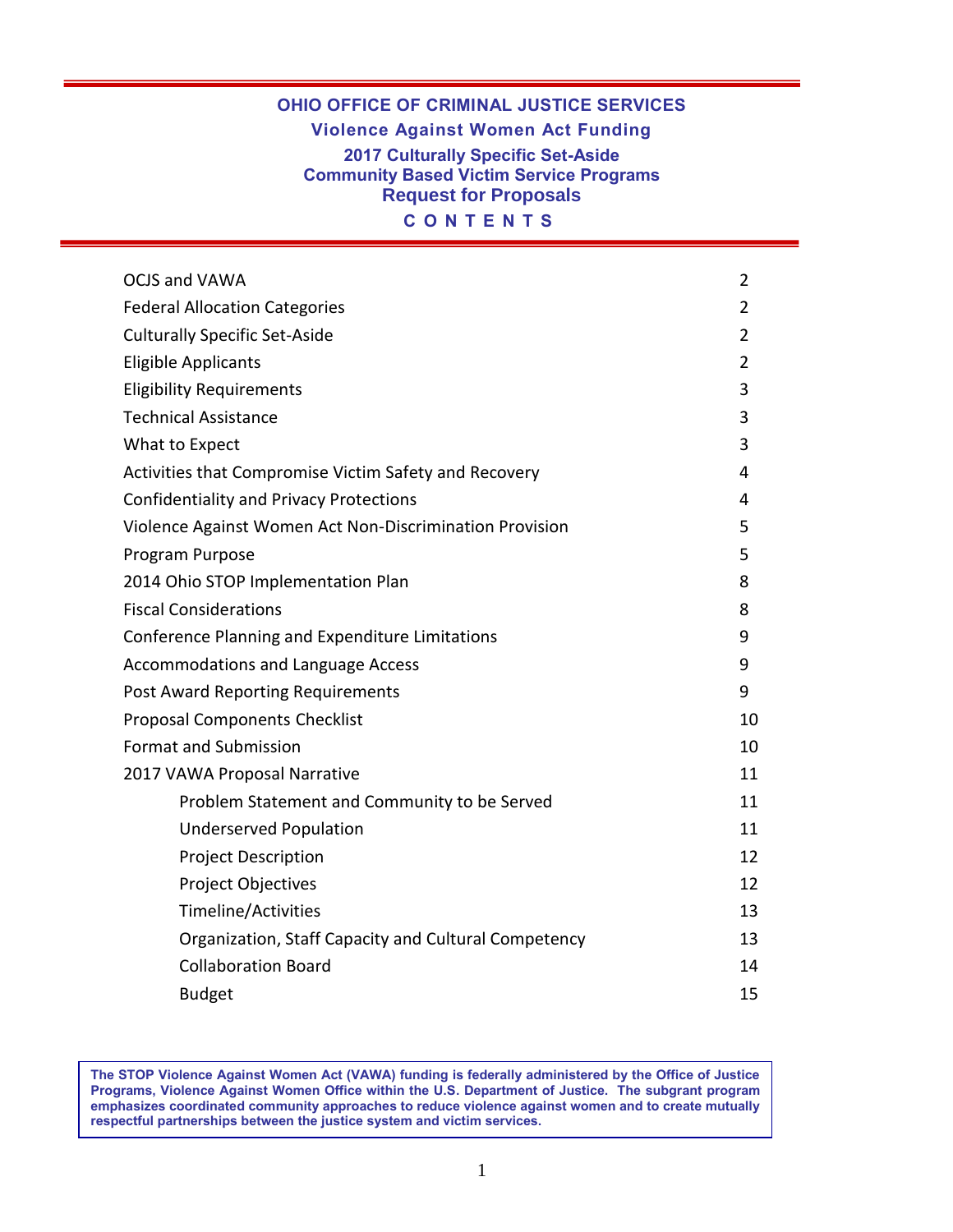## OCJS AND VAWA

The Ohio Office of Criminal Justice Services (OCJS) is a division of the Ohio Department of Public Safety. By statute, OCJS is the lead justice planning and assistance office for the state, administering millions of dollars in state and federal criminal justice funding every year. OCJS also evaluates programs and develops technology, training, and products for criminal justice professionals and communities. OCJS has been designated by Governor John R. Kasich to administer the FY 2017 STOP Violence Against Women Act (VAWA) Grant Program.

By statute, the STOP Formula Grant Program supports communities in their efforts to develop and strengthen effective law enforcement and prosecution strategies to combat violent crimes against women and to develop and strengthen victim services in cases involving violent crimes against women.

#### *Federal Allocation Categories:*

- **Law Enforcement** 25%
- **Prosecution** 25%
- Victim Services 30% *(10% must go to culturally specific community-based organizations)*
- Court 5%
- **Discretionary** 15%

### CULTURALLY SPECIFIC SET-ASIDE

Pursuant to the Violence Against Women and Department of Justice Reauthorization Act of 2005 (H.R. 3402), STOP funding decisions must take into consideration that 10% of the 30% that is allocated to victim services must be distributed to community-based organizations that provide culturally specific services.

*The term 'culturally specific' means primarily directed toward racial and ethnic minority groups (as defined in section 1707(g) of the Public Health Service Act (42 U.S.C. 300u–6(g)). ''(7) CULTURALLY SPECIFIC SERVICES.— The term 'culturally specific services' means community-based services that include culturally relevant and linguistically specific services and resources to culturally specific communities.*

The Violence Against Women Reauthorization Act of 2013 defines "culturally specific" as "primarily directed toward racial and ethnic minority groups (as defined in section 1707(g) of the Public Health Service Act (42 U.S.C. 300u-6(g))." 42 U.S.C. 13925(a)(6). Section 300u-6(g)(1) defines the term "racial and ethnic minority group" to mean "American Indians (including Alaska Natives, Eskimos, and Aleuts); Asian Americans; Native Hawaiians and other Pacific Islanders; Blacks; and Hispanics."

## ELIGIBILE APPLICANTS

An organization is eligible to receive the culturally-specific set aside if the organization is a nonprofit, nongovernmental organization that serves a specific geographic community that:

- **FIM** Focuses primarily on domestic violence, dating violence, sexual assault, or stalking
- **Has established a specialized culturally specific program that addresses domestic violence, dating** violence, sexual assault, or stalking;
- Has a primary focus on underserved populations (and includes representatives of the populations) and domestic violence, dating violence, sexual assault, or stalking; *or*
- Obtains expertise, or shows demonstrated capacity to work effectively, on domestic violence, dating violence, sexual assault, and stalking through collaboration; *and:*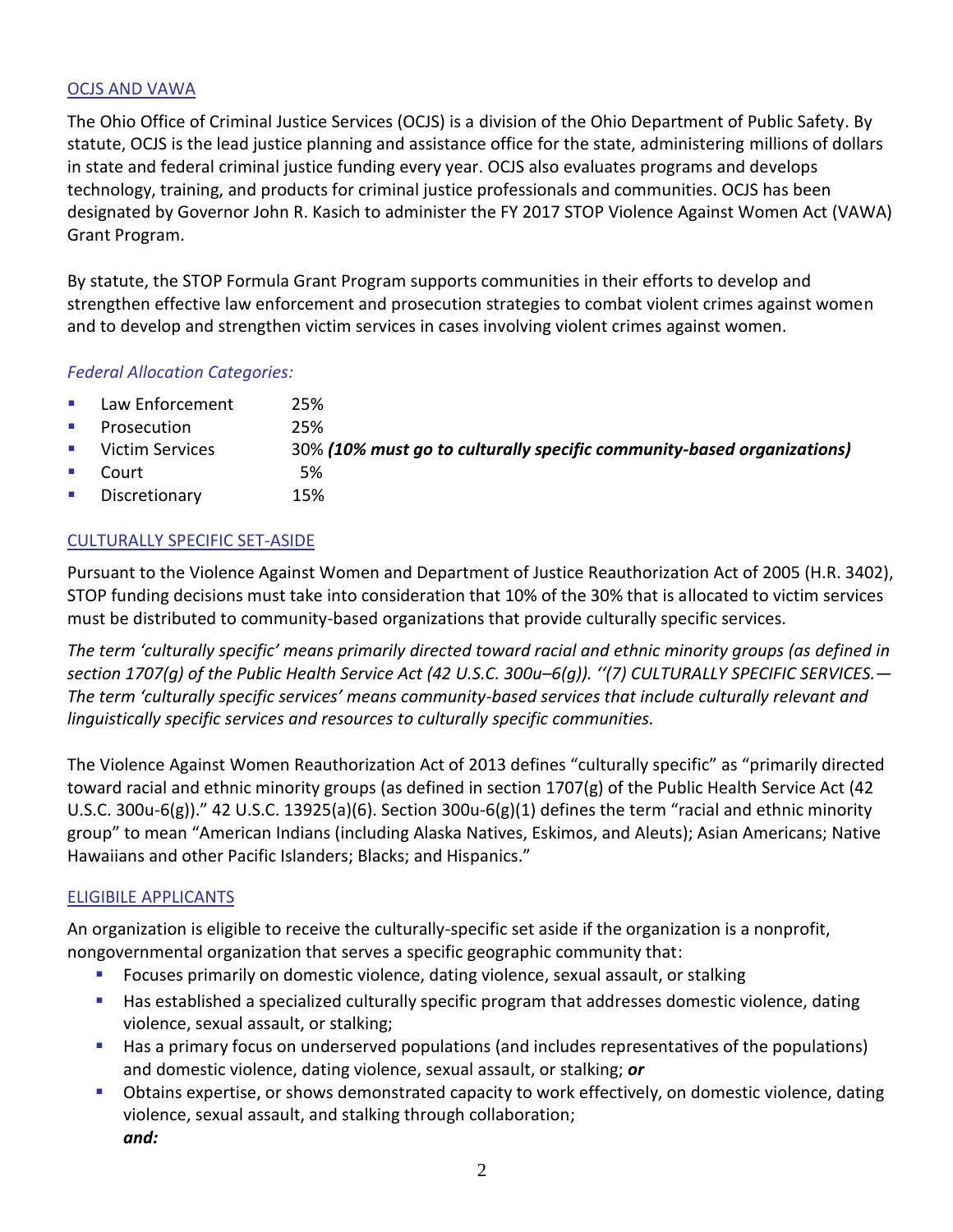- is primarily directed toward racial and ethnic minority groups; *and*
- **E** is providing services tailored to the unique needs of that population

### ELIGIBILITY REQUIREMENTS

Projects applying under VAWA **must** have a collaborative group representing law enforcement, prosecution, victim service providers, and any other applicable agency/representative that will help to inform the project's activities and goals.

#### TECHNICAL ASSISTANCE

**Application:** For technical assistance on any part of the VAWA application, call OCJS at: 614.466.7782 and ask to speak to a Grants Coordinator. Regional Contacts: <http://www.ocjs.ohio.gov/grants.stm>

#### WHAT TO EXPECT

**Award notifications and expectations:** Projects will be notified and required to complete all forms and pre award conditions electronically through the grants management system. **All awards will be for 12 months of funding, operating from January 1, 2018 through December 31, 2018.**

#### **Forms and assurances included with pre-award conditions include but are not limited to:**

- **Equal Employment Opportunity Certification Form**
- **Civil Rights and EEOP Questions Part 1 Form**
- **Standard Assurances Form**
- **Special Conditions Form**
- **Fidelity Insurance/Surety Bond**
- **Proof of Tax Exempt Status**
- Registration in the System for Award Management (sam.gov)
- Statement of Acknowledgement Form (regarding activities that will not be carried out that compromise victim safety and recovery)
- Acknowledgement of Notice of Statutory Requirement to Comply with the Confidentiality and Privacy Provisions of the Violence Against Women Act, as amended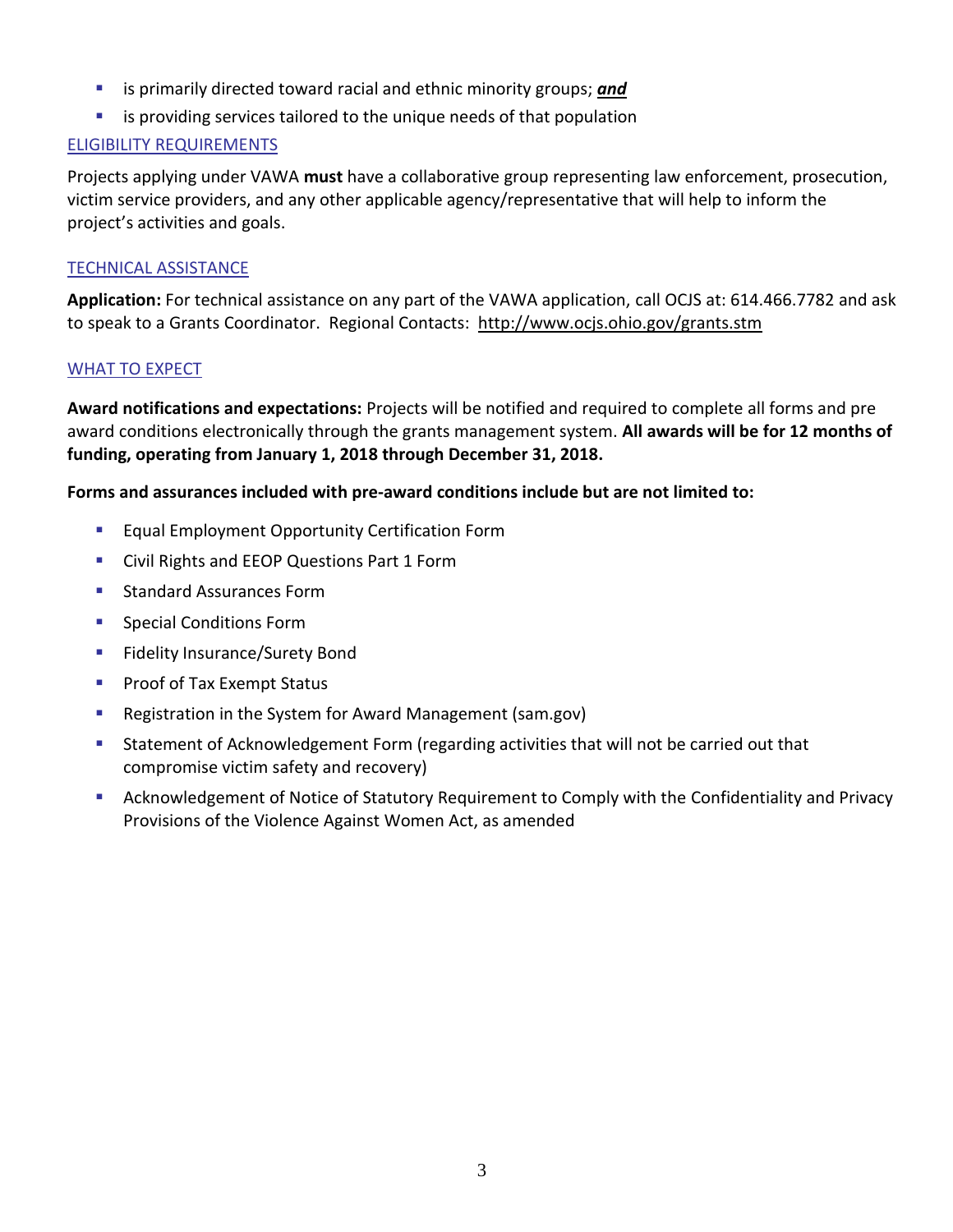#### ACTIVITIES THAT COMPROMISE VICTIM SAFETY AND RECOVERY

*The following activities have been found to jeopardize victim safety, deter or prevent physical or emotional healing for victims, or allow offenders to escape responsibility for their actions and cannot be supported with STOP Violence Against Women Act Formula Grant Program funding:* 

- *Procedures or policies that exclude victims from receiving safe shelter, advocacy services, counseling, and other assistance based on their actual or perceived age, immigration status, race, religion, sexual orientation, gender identity, mental health condition, physical health condition, criminal record, work in the sex industry, or the age and/or gender of their children;*
- *Procedures or policies that compromise the confidentiality of information and privacy of persons receiving OVW-funded services;*
- *Offering perpetrators the option of entering pre-trial diversion programs;*
- *Requiring mediation or counseling for couples as a systemic response to domestic violence or sexual assault, or in situations in which child sexual abuse is alleged;*
- *Requiring victims to report sexual assault, stalking, or domestic violence crimes to law enforcement or forcing victims to participate in criminal proceedings;*
- *Relying on court-mandated batterer intervention programs that do not use the coercive power of the criminal justice system to hold batterers accountable for their behavior;*
- *Supporting policies that deny individuals access to services based on their relationship to the perpetrator;*
- *Supporting policies or engaging in practices that impose restrictive conditions to be met by the victim in order to receive services (e.g., attending counseling, seeking an order of protection);*
- *Sharing confidential victim information with outside organizations and/or individuals without the documented consent of the victim;*
- *Placing of batterers in anger management programs; or,*
- *Procedures that would penalize or impose sanctions on victims of domestic violence or sexual assault for failure to testify against the abuser and/or the perpetrator.*

## CONFIDENTIALITY AND PRIVACY PROTECTIONS

 $\overline{a}$ 

*OVW grantees [recipients] and their subgrantees [subrecipients]<sup>a</sup> are prohibited from disclosing personally identifying information collected in connection with services requested, utilized, or denied through the grantee and their subgrantee's programs, to any third party or third-party database without informed, written, reasonably time-limited consent of the person, unless compelled by statutory or court mandate. Where there is a mandate to release information, grantees and subgrantees must make reasonable attempts to provide notice to victims affected by the disclosure of information. They must also take necessary steps to protect the privacy and safety of the persons affected by the release of the information. Regarding unemancipated minors or persons with disabilities lacking capacity to consent, a parent or guardian may consent to the disclosure; however, an abuser of a minor, person with disabilities, or the minor's other parent is prohibited from giving consent to the disclosure. If a minor or a person with a legally appointed guardian is permitted by law to receive services without the parent's or guardian's consent, the minor or person with a guardian may release information without additional consent. Due to a requirement in VAWA 2013, grantees and subgrantees must document their compliance with the confidentiality and privacy provisions required under this section.*

<sup>&</sup>lt;sup>a</sup> The terms Grantee/Recipient and Subgrantee/Subrecipient are used interchangeably throughout this document.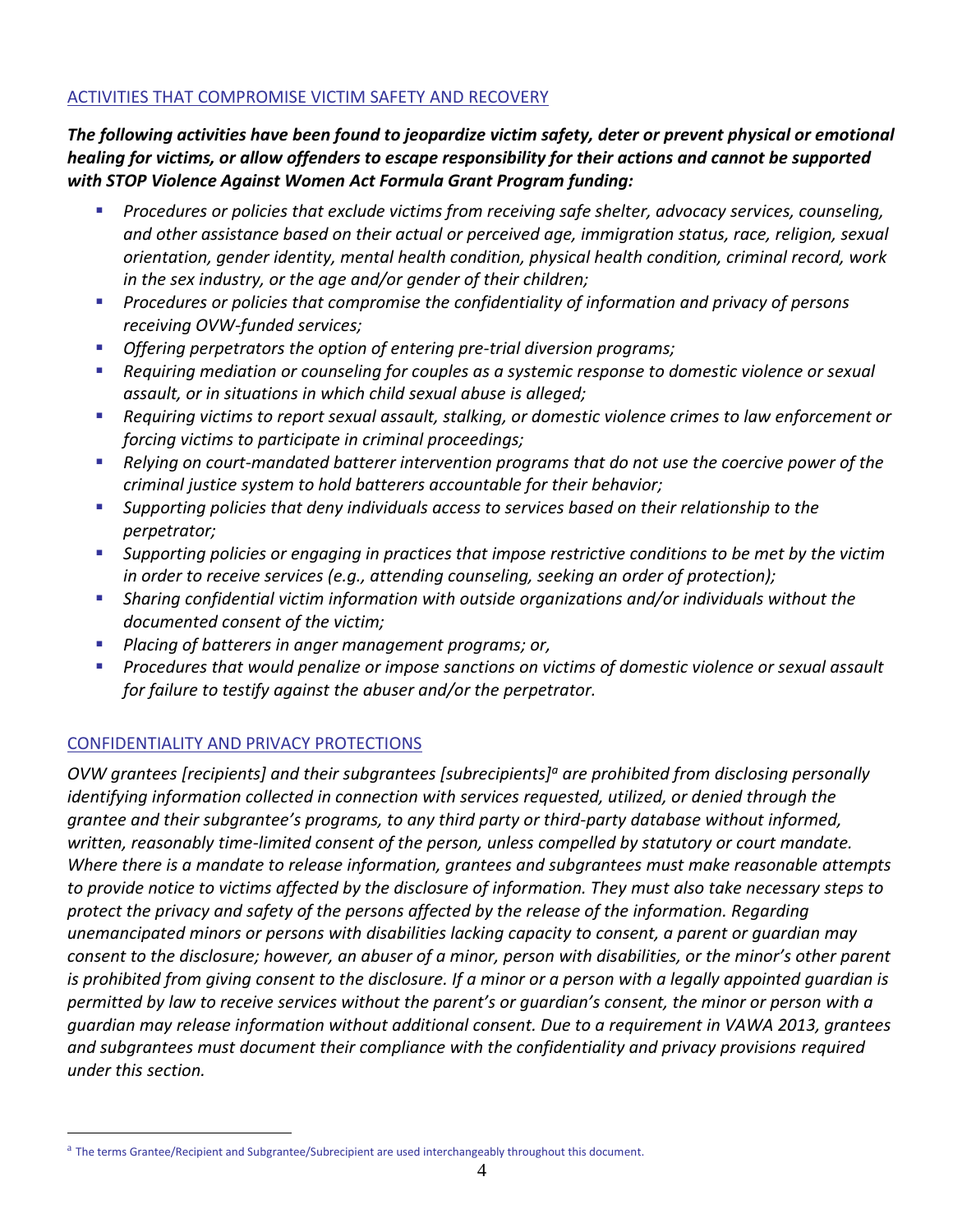### *Nonprofit victim service providers/agencies that receive funding under this solicitation are not required, nor should they report identifying information regarding clients served to the Homeless Management*

*Information System.* The term 'personally identifying information' or 'personal information' means individually identifying information for (or about) an individual including information that is likely to disclose the location of a victim of domestic violence, dating violence, sexual assault, or stalking, regardless of whether the information is encoded, encrypted, hashed, or otherwise protected, including—(A) a first and last name; (B) a home or other physical address; (C) contact information (including a postal, e-mail or Internet protocol address, or telephone or facsimile number); (D) a social security number, driver license number, passport number, or student identification number; and (E) any other information, including date of birth, racial or ethnic background, or religious affiliation, that would serve to identify any individual.

#### VIOLENCE AGAINST WOMEN ACT NON-DISCRIMINATION PROVISION

The Violence Against Women Reauthorization Act of 2013 added a new civil rights provision that applies to all OVW grants issued in FY 2014 or after. This provision prohibits OVW recipients from excluding, denying benefits to, or discriminating against any person on the basis of actual or perceived race, color, religion, national origin, sex, gender identity, sexual orientation, or disability in any program or activity funded in whole or in part by OVW. For more information on this prohibition, see <http://www.justice.gov/sites/default/files/ovw/legacy/2014/06/20/faqs-ngc-vawa.pdf>

### PROGRAM PURPOSE

The Office of Criminal Justice Services is seeking programs that will work towards, at a minimum, one of the purpose areas designated by the STOP VAWA grant program. The STOP VAWA grant program contains twenty purpose areas of which nineteen are applicable to Ohio. These purpose areas are listed below:

- 1. Training law enforcement officers, judges, other court personnel, and prosecutors to more effectively identify and respond to violent crimes against women, including the crimes of sexual assault, domestic violence, stalking, and dating violence, including the use of nonimmigrant status under subparagraphs (U) and (T) of section  $101(a)(15)$  of the Immigration and Nationality Act (8 U.S.C. 1101(a));
- 2. Developing, training, or expanding units of law enforcement officers, judges, other court personnel, and prosecutors specifically targeting violent crimes against women, including the crimes of sexual assault, dating violence, stalking, and domestic violence;
- 3. Developing and implementing more effective police, court, and prosecution policies, protocols, orders, and services specifically devoted to preventing, identifying, and responding to violent crimes against women, including the crimes of sexual assault, dating violence, stalking, and domestic violence, as well as the appropriate treatment of victims;
- 4. Developing, installing, or expanding data collection and communication systems, including computerized systems, linking police, prosecutors, and courts or for the purpose of identifying, classifying, and tracking arrests, protection orders, violations of protection orders, prosecutions, and convictions for violent crimes against women, including the crimes of sexual assault, dating violence, stalking and domestic violence;
- 5. Developing, enlarging, or strengthening victim services and legal assistance programs, including sexual assault, domestic violence, stalking, and dating violence programs, developing or improving delivery of victim services to underserved populations, providing specialized domestic violence court advocates in courts where a significant number of protection orders are granted, and increasing reporting and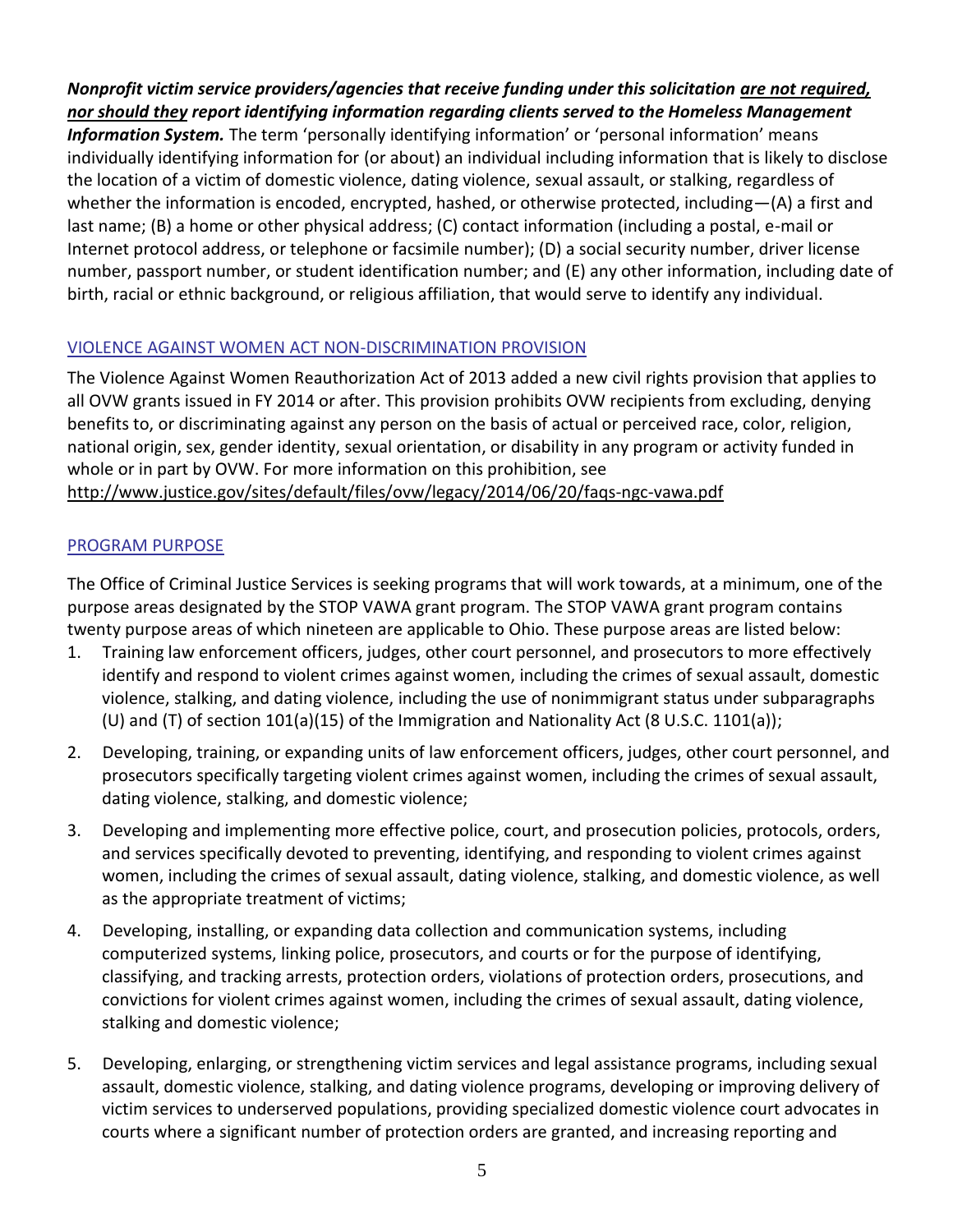reducing attrition rates for cases involving violent crimes against women, including crimes of sexual assault, dating violence, stalking, and domestic violence;

- 6. Developing, enlarging, or strengthening programs addressing the needs and circumstances of Indian tribes in dealing with violent crimes against women, including the crimes of sexual assault, dating violence, stalking, and domestic violence;
- 7. Supporting formal and informal statewide, multidisciplinary efforts, to the extent not supported by state funds, to coordinate the response of state law enforcement agencies, prosecutors, courts, victim services agencies, and other state agencies and departments, to violent crimes against women, including the crimes of sexual assault, domestic violence, stalking, and dating violence;
- 8. Training of sexual assault forensic medical personnel examiners in the collection and preservation of evidence, analysis, prevention, and providing expert testimony and treatment of trauma related to sexual assault;
- 9. Developing, enlarging, or strengthening programs to assist law enforcement, prosecutors, courts, and others to address the needs and circumstances of older and disabled women who are victims of domestic violence, dating violence, stalking or sexual assault, including recognizing, investigating, and prosecuting instances of such violence or assault and targeting outreach and support, counseling, and other victim services to such older and disabled individuals;
- 10. Providing assistance to victims of domestic violence and sexual assault in immigration matters;
- 11. Maintaining core victim services and criminal justice initiatives, while supporting complementary new initiatives and emergency services for victims and their families;
- 12. Supporting the placement of special victim assistants (to be known as "Jessica Gonzales Victim Assistants") in local law enforcement agencies to serve as liaisons between victims of domestic violence, dating violence, sexual assault, and stalking and personnel in local law enforcement agencies in order to improve the enforcement of protection orders. Jessica Gonzales Victim Assistants shall have expertise in domestic violence, dating violence, sexual assault, or stalking and may undertake the following activities:
	- developing, in collaboration with prosecutors, courts, and victim service providers, standardized response policies for local law enforcement agencies, including the use of evidence-based indicators to assess the risk of domestic and dating violence homicide and prioritize dangerous or potentially lethal cases;
	- notifying persons seeking enforcement of protection orders as to what responses will be provided by the relevant law enforcement agency;
	- **•** referring persons seeking enforcement of protection orders to supplementary services (such as emergency shelter programs, hotlines, or legal assistance services); and;
	- taking other appropriate action to assist or secure the safety of the person seeking enforcement of a protection order.
- 13. Providing funding to law enforcement agencies, nonprofit nongovernmental victim services providers, and State, Tribal, Territorial, and local governments (which funding stream shall be known as the Crystal Judson Domestic Violence Protocol Program) to promote
	- **the development and implementation of training for local victim domestic violence service providers,** and to fund victim services personnel, to be known as "Crystal Judson Victim Advocates," to provide supportive services and advocacy for victims of domestic violence committed by law enforcement personnel;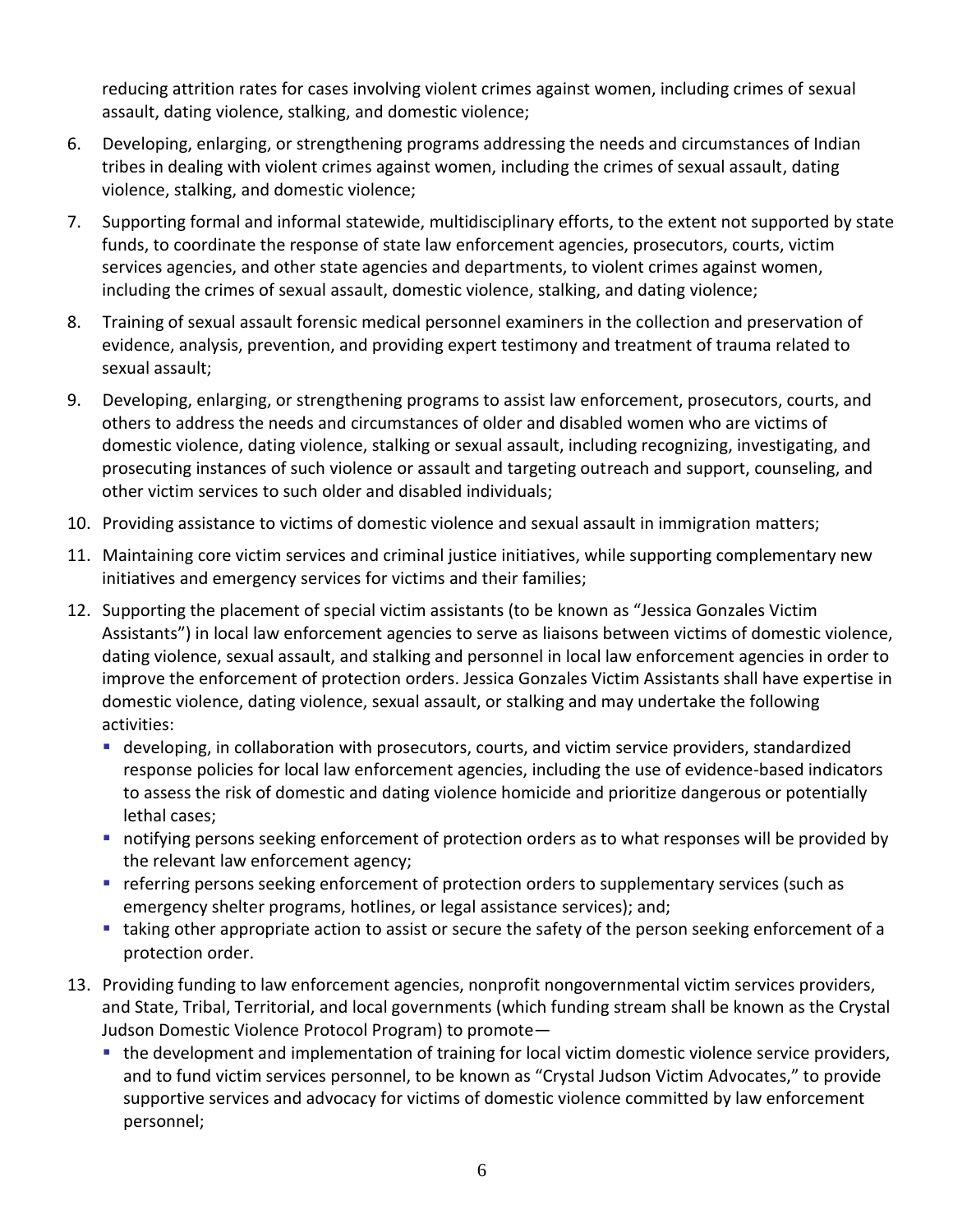- the implementation of protocols within law enforcement agencies to ensure consistent and effective responses to the commission of domestic violence by personnel within such agencies such as the model policy promulgated by the International Association of Chiefs of Police ("Domestic Violence by Police Officers: A Policy of the IACP, Police Response to Violence Against Women Project" July 2003); and
- the development of such protocols in collaboration with State, Tribal, Territorial and local victim services providers and domestic violence coalitions.
	- **Note:** Any law enforcement, State, Tribal, Territorial, or local government agency receiving funding under the Crystal Judson Domestic Violence Protocol Program shall, on an annual basis, receive additional training on the topic of incidents of domestic violence committed by law enforcement personnel from domestic violence and sexual assault nonprofit organizations and, after a period of two years, provide a report of the adopted protocol to the Department, including a summary of progress in implementing such protocol. As such, States and Territories are responsible for ensuring that each subgrantee receiving funds under this purpose area will receive the required annual training. States are also responsible for ensuring that subgrantees submit their two-year report to the Department. States and Territories **must** notify and provide OVW with a list of subgrantee recipients awarded STOP funds under the Crystal Judson Domestic Violence Protocol Program.
- 14. Developing and promoting State, local, or tribal legislation and policies that enhance best practices for responding to domestic violence, dating violence, sexual assault, and stalking;
- 15. Developing, implementing, or enhancing Sexual Assault Response Teams, or other similar coordinated community responses to sexual assault.
- 16. Developing and strengthening policies, protocols, best practices, and training for law enforcement agencies and prosecutors relating to the investigation and prosecution of sexual assault cases and the appropriate treatment of victims;
- 17. Developing, enlarging, or strengthening programs addressing sexual assault against men, women, and youth in correctional and detention settings;
- 18. Identifying and conducting inventories of backlogs of sexual assault evidence collection kits and developing protocols and policies for responding to and addressing such backlogs, including protocols and policies for notifying and involving victims;
- 19. Developing, enlarging, or strengthening programs and projects to provide services and responses targeting male and female victims of domestic violence, dating violence, sexual assault, or stalking, whose ability to access traditional services and responses is affected by their sexual orientation or gender identity, as defined in section 249(c) of title 18, United States Code; and
- 20. Developing, enhancing, or strengthening prevention and educational programming to address domestic violence, dating violence, sexual assault, or stalking, with not more than 5 percent of the amount allocated to a State to be used for this purpose.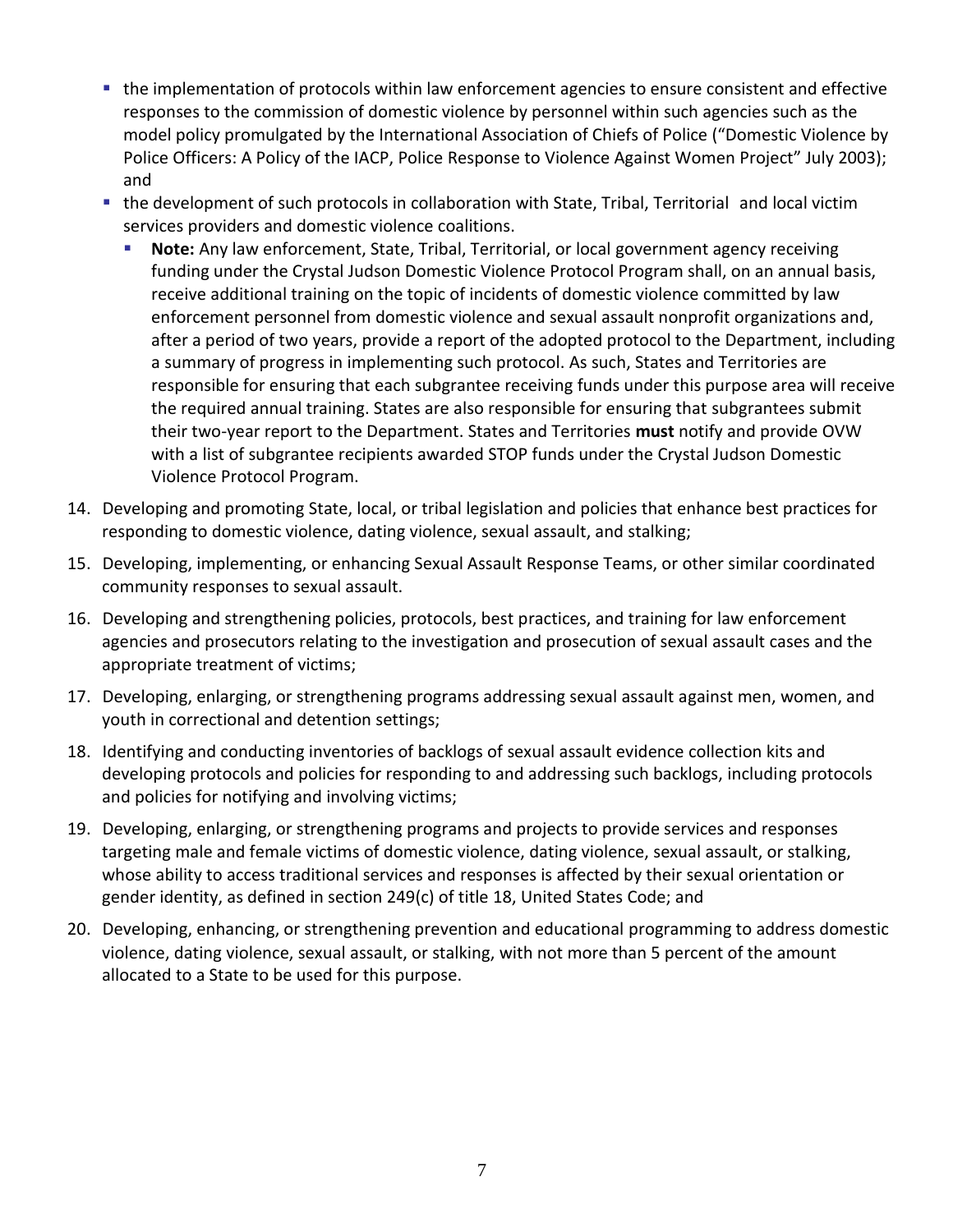#### 2014 OHIO STOP VAWA IMPLEMENTATION PLAN

The goal of the 2014 Implementation Plan, which is applicable to federal fiscal years 2014 through 2016, is to provide guidance for programs in identifying priority areas that increase the awareness of domestic violence, sexual assault, stalking, and dating violence, and to facilitate and enhance collaborative efforts amongst courts, law enforcement, prosecution, and victim service agencies to foster a stronger coordinated response toward the elimination of violence against women. **Applicants are required to demonstrate how the proposed project aligns with the state's implementation plan priorities. The full plan can be accessed at [http://www.ocjs.ohio.gov/VAWA.stm.](http://www.ocjs.ohio.gov/VAWA.stm)**

*Ohio's FY 2017-2020 STOP VAWA Implementation Plan is currently under review. The plan will be posted to the OCJS website following final approval. Applicants and subrecipients are expected to review and refer to the FY 2017-2020 plan when it is posted to the OCJS website. Meanwhile refer to the existing implementation plan.* 

### FISCAL CONSIDERATIONS

- **The unallowable costs list can be accessed at** [http://www.ocjs.ohio.gov/ocjs\\_grants\\_unallowable\\_costs.pdf.](http://www.ocjs.ohio.gov/ocjs_grants_unallowable_costs.pdf)
- There are no match requirements for nonprofit victim service organizations applying to this category.
- **Projects may apply for 12 months of funding, operating from January 1, 2018 to December 31, 2018.**

**Funding Cap:** Applicants may apply for a maximum of \$60,000.

Examples of allowable activities include but are not limited to: Crisis intervention, advocacy, training (service providers, volunteers, law enforcement, and community resource partners), volunteer recruitment, program literature development, and emergency assistance.

**Food and Beverage/Costs for Refreshments and Meals:** Generally food and beverage costs are **not**  allowable, and under no circumstances may OVW funding be used to supply food and/or beverages during refreshment breaks. OVW funds may be used to provide food and/or beverages for a meal at a meeting, conference, training, or other event, if one of the following applies:

- The location of the event is not in close proximity to food establishments. It should be a priority to try to secure a location near reasonably priced and accessible commercial food establishments.
- Not serving food will significantly lengthen the day or necessitate extending the meeting to achieve meeting outcomes.
- A special presentation at a conference requires a plenary address where there is no other time for food to be obtained.
- **Other extenuating circumstances necessitate the provision of food.**

Justification for an exception listed above must be kept on file in the grantee's records, and funds may only be used to purchase food and/or beverages for a meal at a meeting, conference, training, or other event.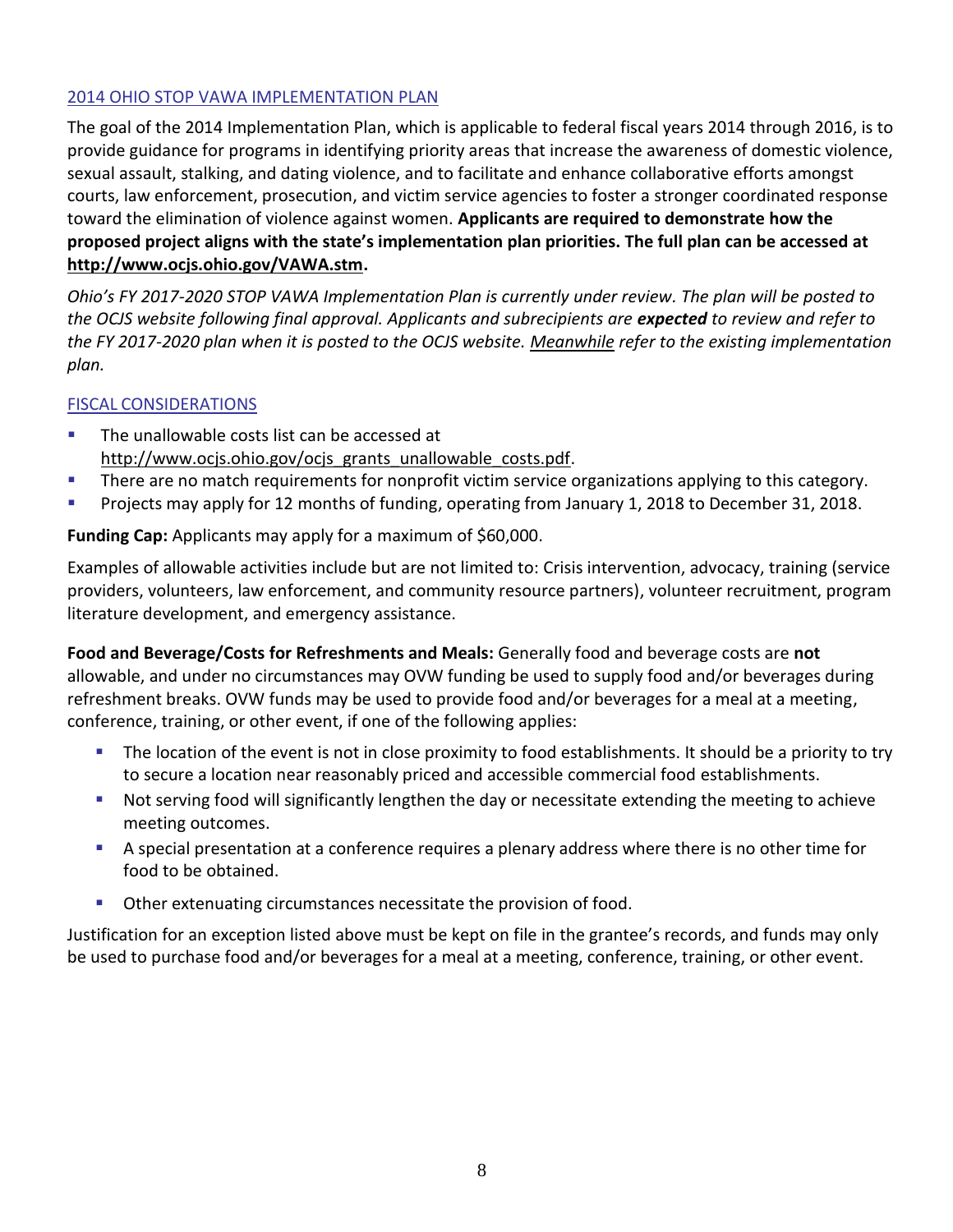#### CONFERENCE PLANNING AND EXPENDITURE LIMITATIONS

Applicants should be aware of all applicable laws, regulations, policies and guidance (including specific cost limits, prior approval and reporting requirements, where applicable) governing the use of Federal funds for expenses related to conferences (which is defined to include meetings, retreats, seminars, symposiums, training and other similar events), including the provision of food and/or beverages at such events, and costs of attendance at such events. Information on pertinent laws, regulations, policies and guidance is available at [http://www.ovw.usdoj.gov/grantees.html.](http://www.ovw.usdoj.gov/grantees.html)

Applicants also should be aware of the following specific restrictions on conference planning and expenditure limitations:

- **Cost of Logistical Conference Planning**
- **Cost of Programmatic Conference Planning**
- **EXP** Conference Space and Audio-Visual Equipment and Services
- **Prohibition on Trinkets at Conferences**
- **Entertainment at Conferences**
- Food and Beverages at Conferences

Updated Department of Justice and OVW guidance on conference planning, minimization of costs, and conference cost reporting is accessible on the OVW website [http://www.ovw.usdoj.gov/grantees.html.](http://www.ovw.usdoj.gov/grantees.html) For additional information regarding food and beverage regulations, please refer to the OVW Financial Grants Management Guide at [http://www.ovw.usdoj.gov/docs/gfmd-financial-grants-management](http://www.ovw.usdoj.gov/docs/gfmd-financial-grants-management-guide.pdf)[guide.pdf.](http://www.ovw.usdoj.gov/docs/gfmd-financial-grants-management-guide.pdf)

#### ACCOMMODATIONS AND LANGUAGE ACCESS

Applicants are encouraged to allocate grant funds to support activities that help to ensure individuals with disabilities and deaf individuals and persons with limited English proficiency have meaningful and full access to their programs. For example, grant funds can be used to support American Sign Language (ASL) interpreter services, language interpretation and translation services, or the purchase of adaptive equipment.

Applicants proposing to use grant funds to create websites, videos and other materials must ensure that they are accessible to persons with disabilities. Grant funds must be allocated for these purposes.

#### POST AWARD REPORTING REQUIREMENTS

All VAWA subrecipients are required to submit an annual performance report referred to as the MUSKIE report. Subrecipients are required to report on any grant funded activity that occurred during the calendar year (January 1st – December 31st). This report is due to OCJS by January 31st. Both the Performance Report Form and Performance Report Instructions can be accessed through the Office of Criminal Justice Services (OCJS) website at [http://www.ocjs.ohio.gov/VAWA.stm.](http://www.ocjs.ohio.gov/VAWA.stm)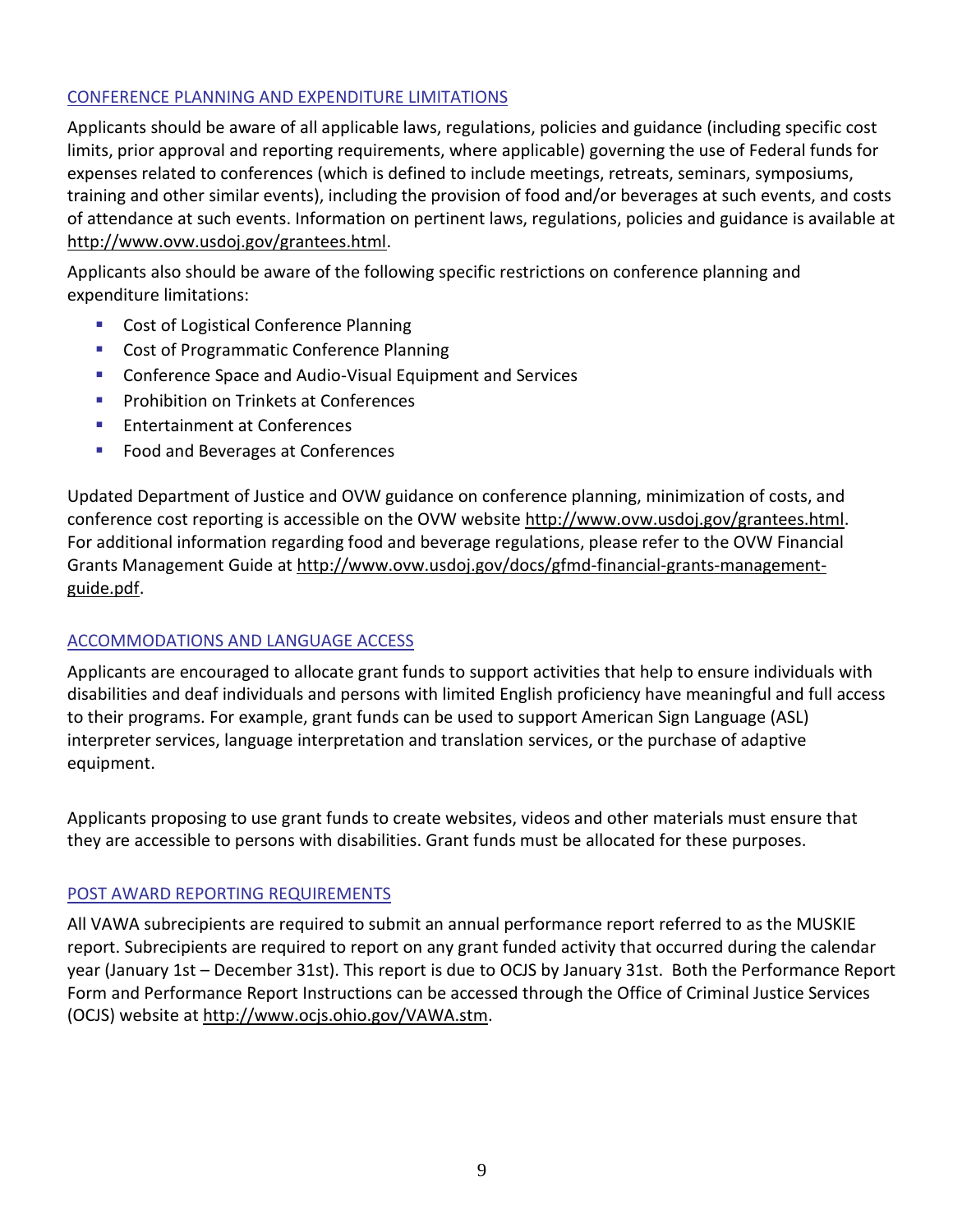#### PROPOSAL COMPONENTS CHECKLIST

Use the following checklist as a general guide for submitting proposals to OCJS. Read the entire Culturally Specific Set-Aside VAWA RFP before completing and submitting proposals.

- **Title Page**
- **Problem Statement and Community to be Served**
- **Project Description**
- **Project Objectives**
- **Timeline/Activities**
- **Organization, Staff Capacity and Cultural Competency**
- **Collaboration Board**
	- **All applicants must upload signed Collaboration Board Letters**
- **Executive Summary**
- **Budget**

#### FORMAT AND SUBMISSION

- **Applications are submitted online through the OCJS Grants Management System. Applicants must first register in the online system at [www.ocjsgrants.com.](http://www.ocjsgrants.com/) Applicants that have previously used the system may use their existing account. It is recommended that new applicants register at least two weeks prior to the application deadline to ensure access to the online application.**
- **Deadline for submission is by 5 p.m. on June 30, 2017. Late applications will not be reviewed or considered for funding. Failure to follow the specified requirements will also result in the application not being reviewed or considered for funding.**

**IMPORTANT: Applications must be in the APPLICATION SUBMITTED STATUS in the OCJS Grants Management System to be considered for funding.**

## **For technical assistance on any part of the VAWA application, call OCJS at: 614.466.7782 and ask to speak to your Grants Coordinator. Regional Contacts: http://www.ocjs.ohio.gov/grants.stm**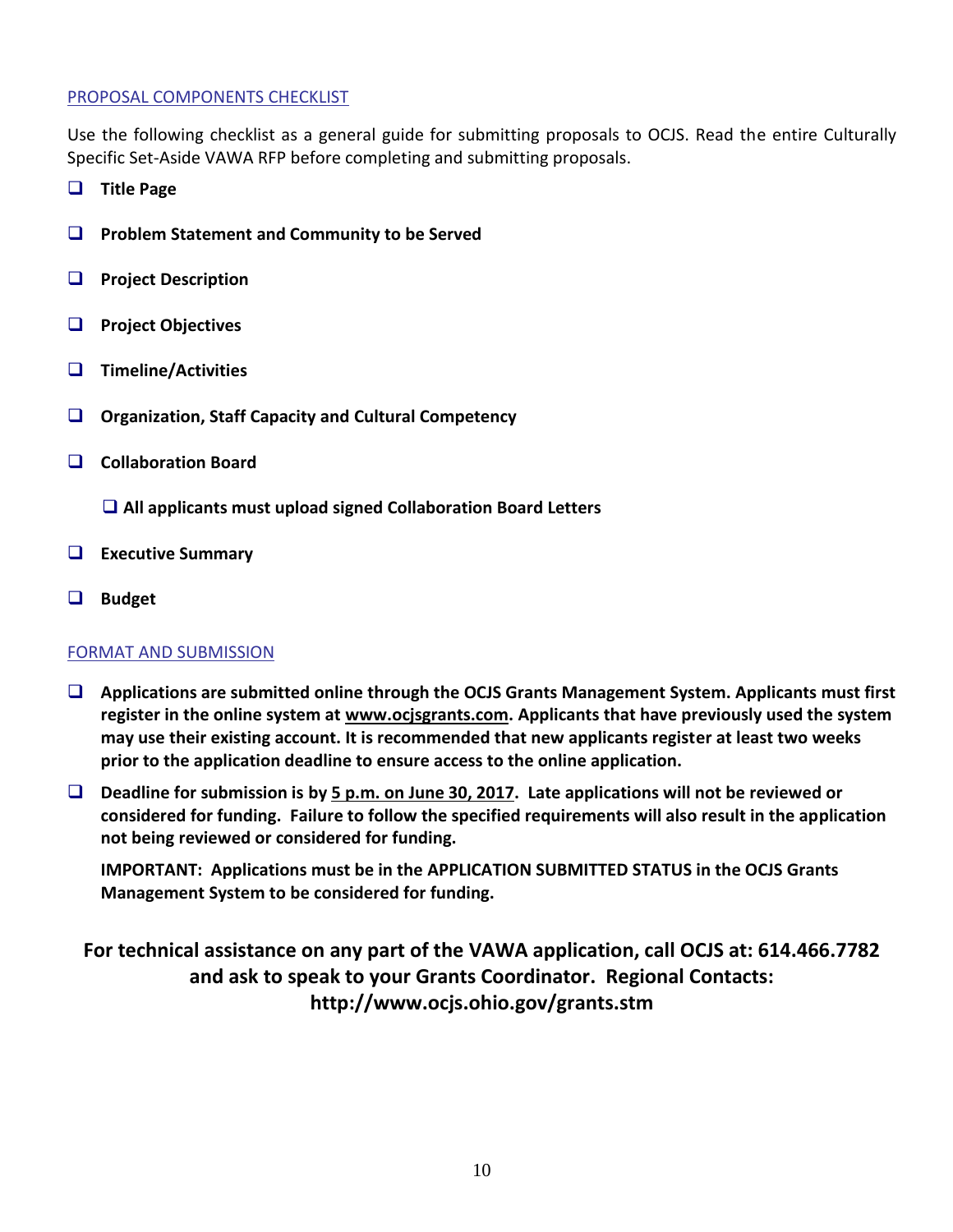## STOP VIOLENCE AGAINST WOMEN ACT (VAWA)

#### PROPOSAL NARRATIVE

#### PROBLEM STATEMENT AND COMMUNITY TO BE SERVED

Applicants should explain or clearly describe the problem or issue to be addressed, and its impact on the community. The application will be evaluated as to how effectively it:

- Clearly describes the nature and scope of the problem, justifies the need for assistance, and relates the problem and the need for assistance to the scope of the Violence Against Women Act Grant Program. The development of the nature and scope of the problem should be data driven and the applicant will need to provide relevant state, and local level data/statistics as well as agency statistics to document the problem addressed.
- **Discusses the short and long-term consequences for the community if the problem identified is not** addressed. More specifically, the applicant should discuss what will happen to the community if the proposed project is not funded.
- If Identifies other resources in the community that are currently available to address the problem and explains why existing resources are not sufficient to address the problem. If no resources exist, the applicant should discuss the gaps in services and link how the proposed project will help alleviate those gaps.
- Clearly describes the community to be served. The discussion should describe geographic location, population size and demographic characteristics that may include limited English proficiency, age, disabilities, gender identity, sexual orientation, Deaf or Hard of hearing, and any relevant local statistics that will link the need for assistance to this particular community. The rationale for selecting this community should be reasonable given the objectives of the project and the approach described in the project description section of the application. Applicants should also discuss:
	- o Barriers to services for the community.
	- o Is the community attempting to access services? If not, then why not?
	- o What efforts will or are occurring to promote eliminating barriers to accessing services; and help increase the utilization of services for underserved populations?

Please describe whether the community to be served falls into one of the following three tier populations:

- *Unserved: populations that have no services available to them.*
- *Underserved: populations that have minimal access and are in need of more outreach and support.*
- *Inadequately served: Historically marginalized populations that may be overrepresented, but remain inadequately served with specific reference to the quality of service and a "one-size-fits-all" approach.*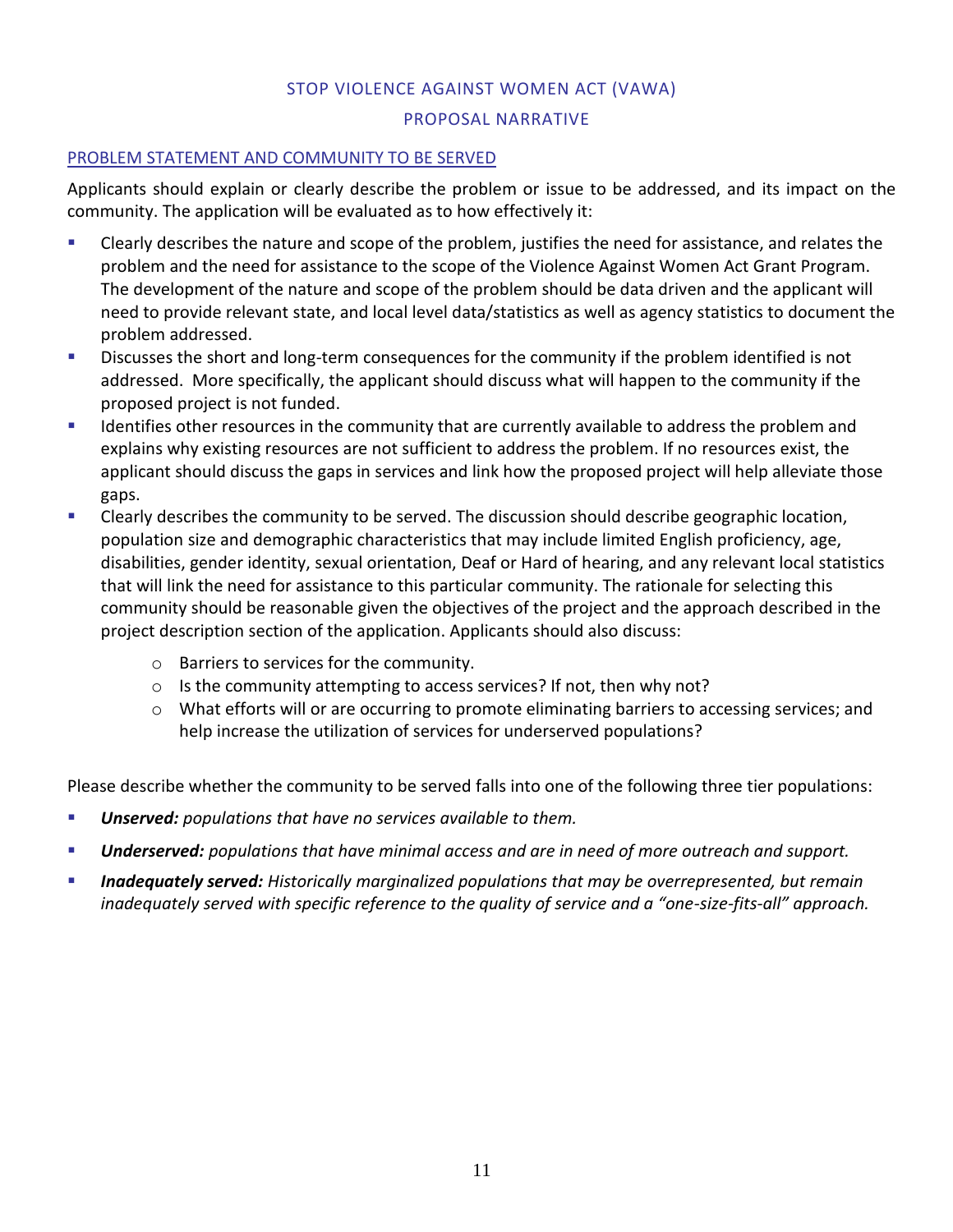#### PROJECT DESCRIPTION

Applicants should describe a plan of action that the proposed project will implement in order to address the identified problem discussed in the problem statement. **The applicant must also define how the project fits within the state's 2014 implementation plan priorities** [\(http://www.ocjs.ohio.gov/VAWA.stm\)](http://www.ocjs.ohio.gov/VAWA.stm). The application will be evaluated as to how effectively it:

- Clearly describes the proposed approach (i.e., model or practice) and activities (i.e. how the program is going to implement the model) to be taken given the nature of the problem to be addressed. The approach should seem logical given the characteristics and needs of the identified target population (including the underserved population).
- **Discusses the evidence that shows that the model or practice is effective with the target population.** Documents the evidence that the model or practice chosen is (are) appropriate for the outcomes the program wants to achieve. Clearly justifies why the particular program model was selected for implementation. **Applicants should provide a detailed discussion on their plan to implement a model that is evidence-based or grounded in best practices of the field.** For more information on evidencebased practices, go to <http://www.ocjs.ohio.gov/ebp.stm>
- Clearly demonstrates how they will achieve fidelity to the best practice model being implemented. The applicant must provide adequate discussion of the necessary resources that are required to implement the approach or response outlined. The resources should be reasonable given the scope and detail of the identified approach.

### PROJECT OBJECTIVES

The application will be evaluated on how effectively it:

- Clearly identifies project objectives (measure change as a result of implementing the proposed project). If the objective demonstrates a percentage of increase then indicate how the calculation is derived (i.e. 20% out of 25 individuals).
- Clearly identifies performance indicators (how you will measure that change, what instrument and/or tools are to be used, etc.)
- Clearly identifies any baseline data that exists from the most recent prior year of the project.

#### Creating Objectives

Applicants should describe the outcomes or changes that are anticipated as a result of the proposed project. The achievement of the objectives should provide an outcome that reflects a measureable change for the target population due to the services offered by the program. *Please use the standardized objectives listed here* **[VAWA Standardized Objectives](http://publicsafety.ohio.gov/links/ocjs-VAWA-2015-Objectives.docx)** *and select two objectives that correspond with the application's program area.* **Objectives should also align with the state's 2014 implementation plan priorities, which can be found at <http://www.ocjs.ohio.gov/VAWA.stm>**.)

There are two types of objectives:

- **Outcome** objectives describe the measured changes, or the measurable impact that will occur as a result of implementing the proposed project. These are the big picture changes that are occurring as a result of program activities.
- **Process** (also known as "output") objectives describe the "process" (activities/steps) that a program will implement. Process objectives measure the activities that are completed by the program.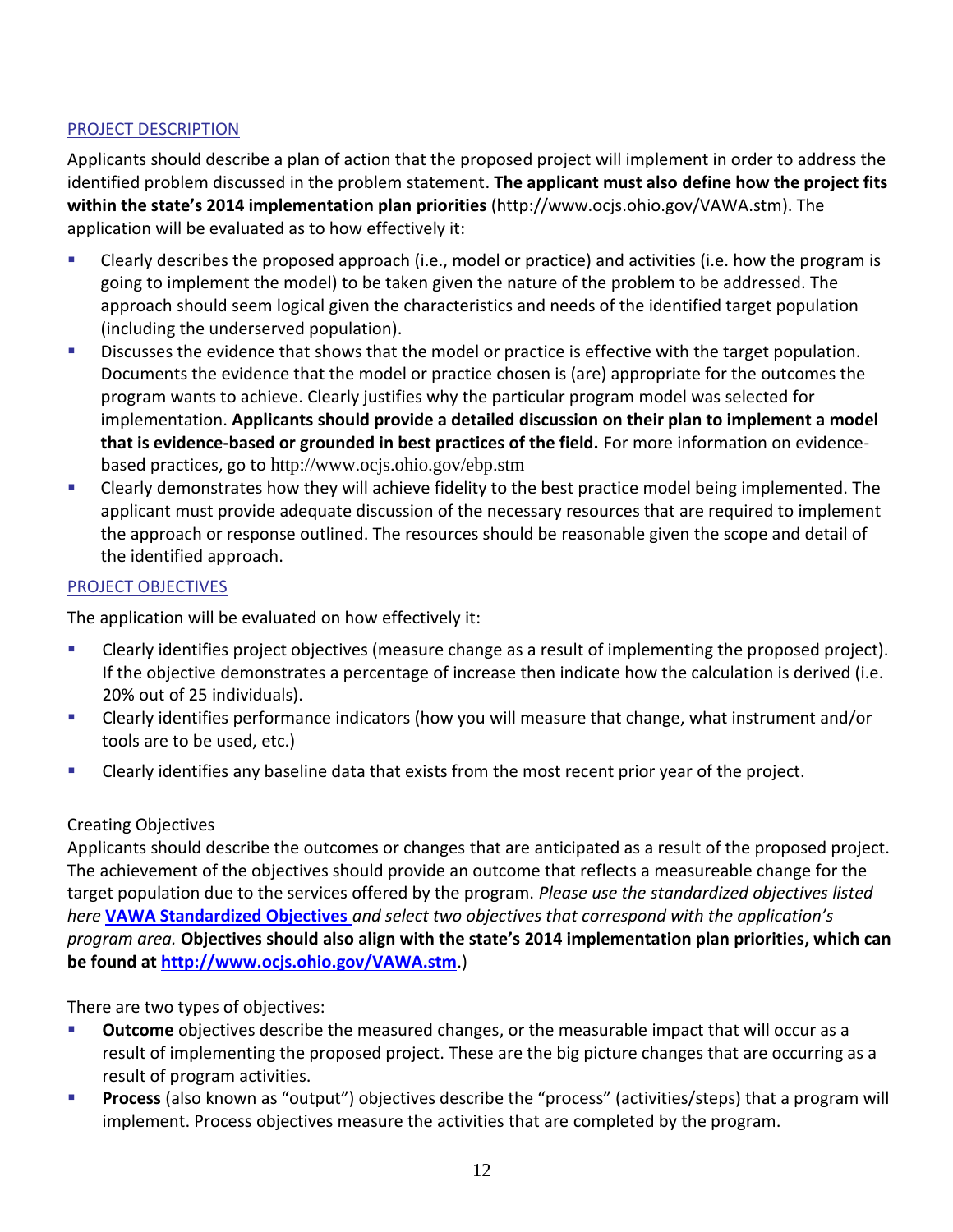**Applications must include two objectives and at least one objective should be an outcome objective.** Each objective should include performance indicators, baseline numbers and data collection methods that further the goal of the selected Program Area.

**Performance Indicator:** Describes the evaluation method and measurement tool that will be used to examine the change that will occur in the client base as a result of the services that the shelter/program provides. The performance indicator should relate to each objective.

**Baseline:** Include the result of past evaluations or results of data collection efforts (**this is the baseline**). If no attemptsto evaluate services have been made to date **then the baseline is zero**.

**Performance Data Collection:** Discuss the procedures and strategies for collecting, analyzing, storing and reporting the data. This should include discussing how anonymity and confidentiality are maintained. The application will be evaluated on how effectively it:

### TIMELINE AND ACTIVITIES

Applicants should describe how the programmatic and grant administrative activities as well as the related outcomes and objectives will be reasonably achieved in the given project period. Application will be evaluated as to how effectively it:

- **Presents a comprehensive, thorough timeline that is well-defined and comprehensively specifies what** will be done, who (individuals and organizations) will do it, and when it will be accomplished. Include activities such as anticipated collaboration board meetings, OCJS grant reporting deadlines and any other activities specific to the project. The timeline should be reasonable given the nature of the problem, the target population, and the approach/response discussed in earlier sections of the application.
- If applicable, include any other deliverables that will be created and/or used throughout the project.

## ORGANIZATION AND STAFF CAPACITY

Applicants should provide a comprehensive discussion of the history and accomplishments of the organization responsible for implementing the project. Identify any key staff that will be involved in the project, including the project director and other individuals who will be responsible for administering the grant and implementing the program. Application will be evaluated as to how effectively it:

- Clearly identifies the mission of the agency that will serve as the subgrantee and/or implementing agency. The application should clearly demonstrate the capacity of the subgrantee and implementing agency to administer grants of similar size and scope as the project submitted for funding. The applicant should demonstrate that they have adequate resources (i.e. personnel/staff, infrastructure to support additional program, computers, software, etc.) to implement the project as proposed.
- Clearly identifies the key staff, including any volunteers that will be participating in the proposed project, including their qualifications, experience, and education.
- **Discuss how successful completion of the project is realistic given the key staff implementing the** project. In cases where positions have not been filled, the applicant should clearly describe a reasonable approach and criteria to hire experienced and qualified staff.

Describe organizational, staff capacity, and developmental efforts surrounding issues of cultural competency: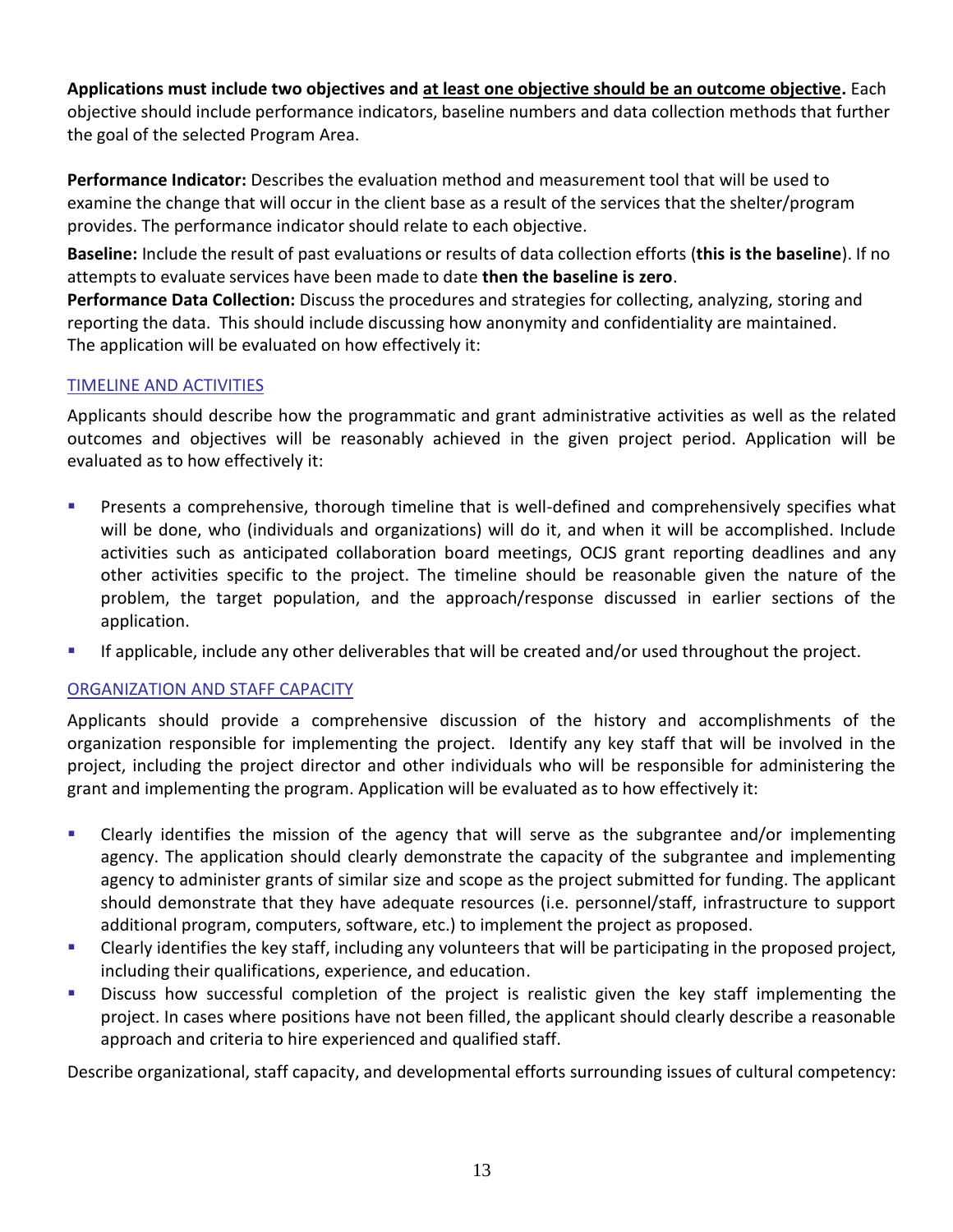- **Describes how issues of cultural competency, outreach, and services have been translated into planning** for the particular project or program reflecting the racial make-up of the board, staff, volunteers, and victims served;
- **EXPLAING THE STATE STATE FIGGS IN A EXPLAINS FIGGS**: Explains the staff retention techniques;
- discusses how the organization addresses anti-oppression in their mission statement and requires staff to attend training on issues of anti-oppression and privilege;
- Describes outreach and programming offered.

*Pursuant to the Violence Against Women and Department of Justice Reauthorization Act of 2005 (H.R. 3402), STOP funding decisions must take into consideration that 10% of the 30% that is allocated to victim services must be distributed to community-based organizations that provide culturally specific services. The definition of culturally specific services describes the types of activities such groups would offer to overcome obstacles to access more traditional services. This also means that mainstream programs that have a goal of serving underserved populations must ensure that they offer full linguistic access and culturally specific services. An organization which possesses a good grounding in cultural competency will naturally develop the appropriate outreach and services to yield culturally and linguistically desired service related outcomes (refer to page 2).*

#### COLLABORATION BOARD

Collaboration Boards are essential to the funding process as they help projects achieve their goals and objectives. The leadership and direction they provide help projects to achieve their goals and objectives through a shared community vision. Collaboration Boards should be comprised of agency representatives as well as various stakeholders from the community, including but not limited to representatives from children services, community organizations, hospitals, local police departments, and the court system, such as victim advocates, and prosecutors' offices. The Collaboration Board must conduct meetings at least quarterly and keep minutes of discussion items. Describe the collaborative effort between the applicant and other organizations. The application will be evaluated as to how effectively it:

- Identifies the organizations that will participate in the Collaboration Board that will be responsible for overseeing the project. Describes their roles and demonstrates their commitment to the project. The applicant may use an existing community board or group to provide oversight to the project and act in the capacity of the Collaboration Board. **Commitment letters will be required from all representatives on the Collaboration Board.**
- **Describes the extent and nature of the collaborative effort and how the role and function of each** organization will support the overall goal of the project. Partner agencies should be clearly linked with their role and function within the collaborative group.
- **Provides details describing the management of the collaborative group. The applicant should be able to** document when quarterly meetings will be held, how members will be notified of upcoming meetings, and the process for distributing and maintaining records of minutes of meetings. If the applicant uses an existing community board or group to serve as the Collaboration Board, describe how the group will provide specific oversight for this project.
- **Describes how the collaborative group will work together to achieve project goals and objectives.**

**Applications must include signed commitment letters from all Collaboration Board members. Letters must be on the collaboration board member's letterhead and detail each agency's role and commitment as a partner within the proposed project. All applicants will be required to upload collaboration board letters. Failure to do so will result in your application being declared incomplete and you will be ineligible for funding. Collaboration Board Letters and Attachment A are uploaded as an attachment within the Collaboration Board section of the online application.**